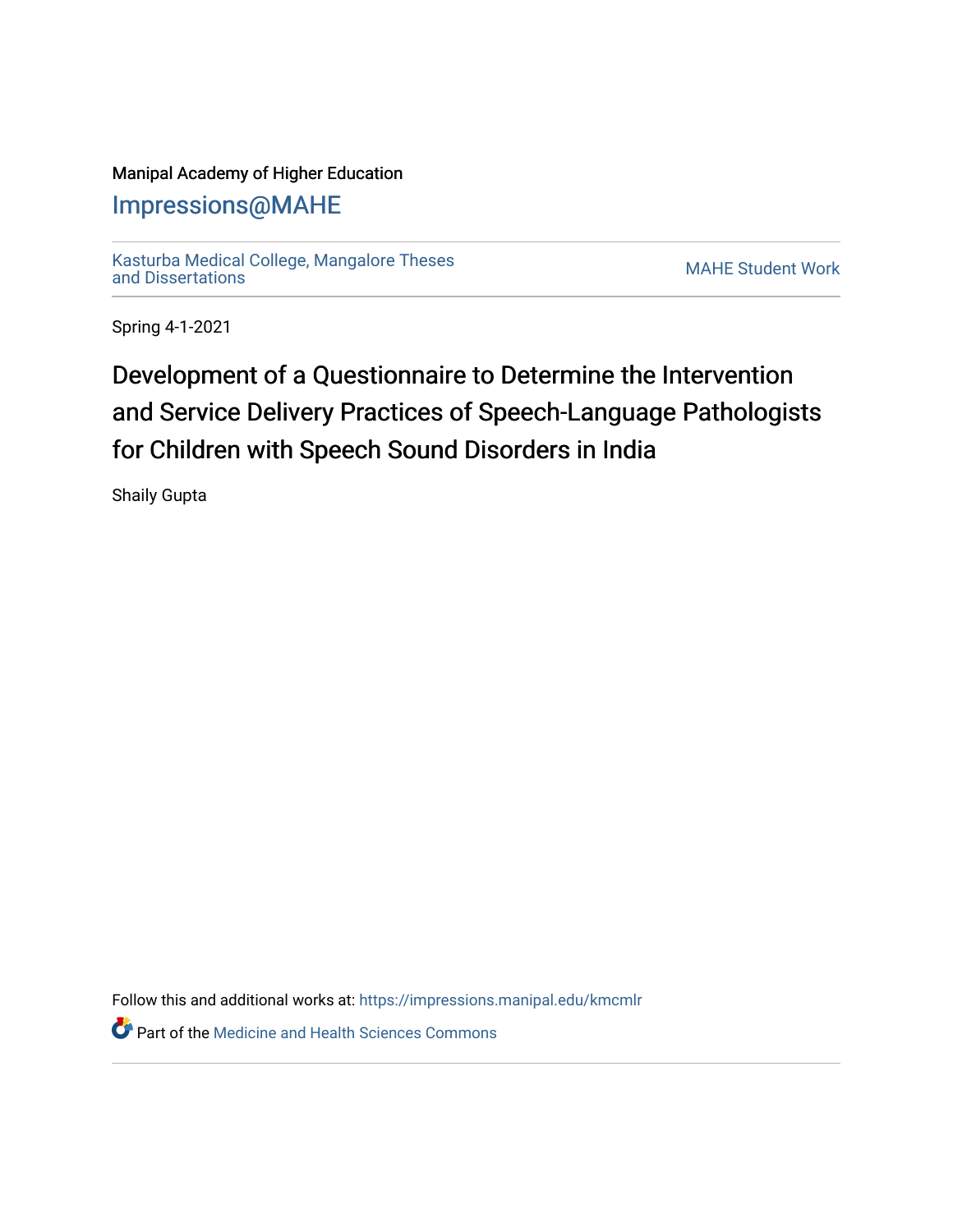#### **Development of a Questionnaire to Determine the Intervention and Service Delivery Practices of Speech-Language Pathologists for Children with Speech Sound Disorders in India**

#### **Authors and their current Affiliation:**

1.Shaily Gupta. Post graduate student,

2. Dr. Somashekara.H.S. Associate Professor, Department of Audiology & Speech-Language Pathology, Kasturba Medical College, Mangalore, Manipal Academy of Higher Education, Manipal, Karnataka. Email id: som.shekar@manipal.edu

#### **Abstract**

**Introduction**: Speech sound disorders (SSD) are common developmental speech disorders that affect communication in children. The articulation and/or phonological impairment in children with SSD impact children's speech intelligibility. The SLP's intervention practices in children with SSDs has been explored in monolingual children. Studies exploring clinical practices on language selection, selection of target, therapy approaches, training methods, and service delivery methods in multilingual population are scarce. The present study aims to describe current therapeutic practice and service delivery model followed by Indian SLPs during the intervention of children with speech sound disorders.

**Method:** The study was conducted in two phases. Phase I focused on the designing and validation of a questionnaire, that targets all the areas of intervention practices by speech language pathologist in children with SSD. In Phase II the content validated questionnaire was administered on practicing speech language pathologist with varying clinical experience in India. questionnaire assessed different areas such as SLPs' academic qualification, city and state of practice, languages known by practicing SLP, work experience and work set-up with case load, age-range of children they encounter with SSD, frequent cause of SSD, referral sources, treatment structure, target selection, intervention approaches employed for children with speech sound disorders. The questionnaire was mailed to practicing SLPs with one year of experience or greater to fill out. The finalized questionnaire was made available for practicing SLP's across the country using google forms with an e-mail link to communicate.

**Results**: The results revealed, an overall response rate of 72.85%. Children with SSDs typically received 30-45 min therapy per session three times in a week. 50% participants reported that they provided at least 10-15 no. of sessions per month to children with SSDs. when prioritizing intervention goals for children with multiple sounds in error, more SLPs indicated that they gave high priority to early developing sounds  $(84.31\%)$  and low priority to later developing sounds (48.04%). When it came to target phonological process error, participants gave high priority to the process that affect intelligibility the most (77.45%) and low priority to the processes that are less stable (15.69%). However, many SLPs also reported using aspects of traditional approach (41.8%) and providing phonological awareness training (37.2%). Recently, 24.51% participants were not familiar with Kaufman program.

**Conclusion:** The present findings collate the SLPs intervention practices for children with SSD and may be of helpful in advocating the treatment procedures with confidence to bring the best